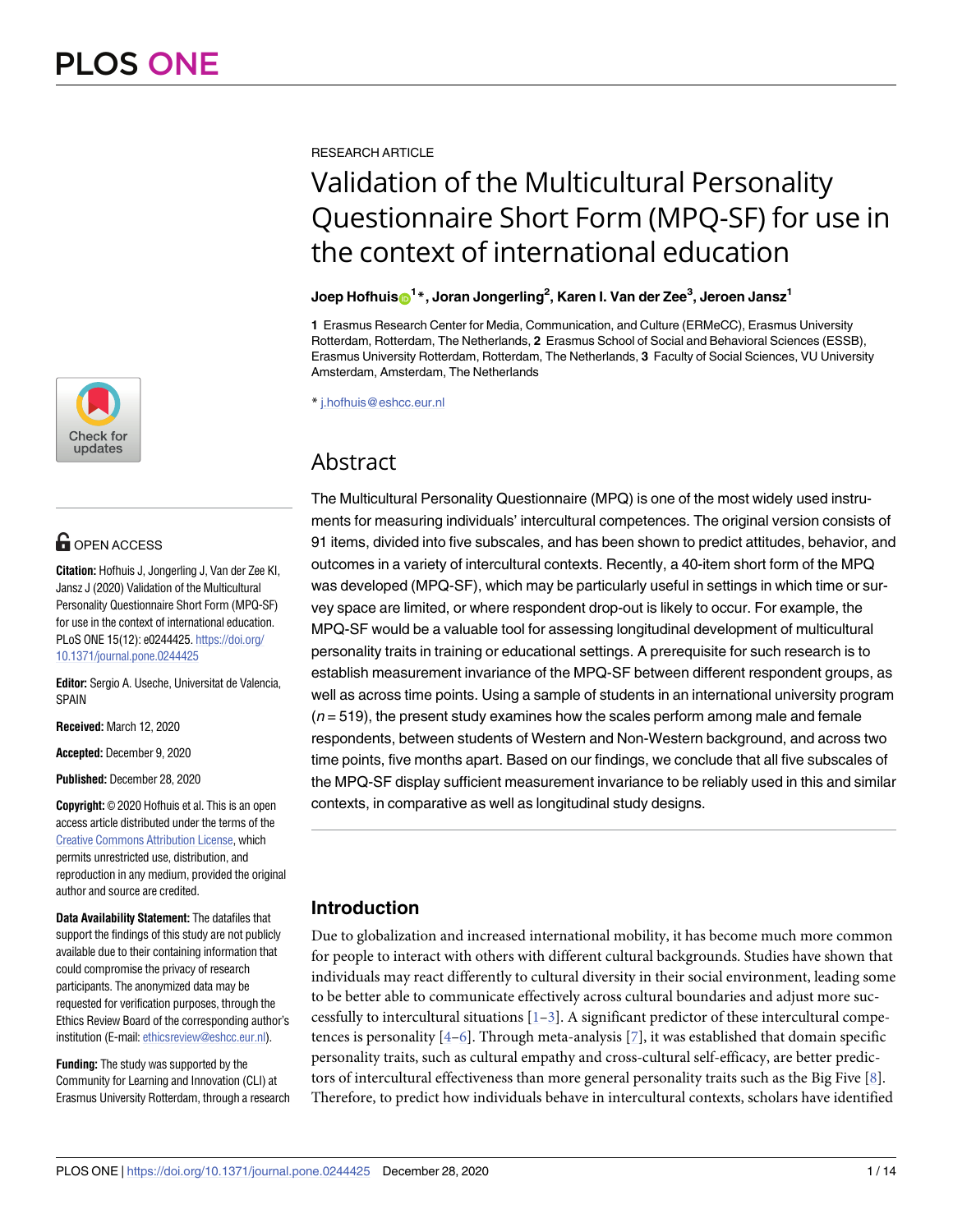<span id="page-1-0"></span>fellowship awarded to the first author (JH). The funders had no role in study design, data collection and analysis, decision to publish, or preparation of the manuscript.

**Competing interests:** One of the co-authors (KvdZ) retains copyrights over the instrument under investigation in this study. This does not alter our adherence to PLOS ONE policies on sharing data and materials.

personality dimensions that are specific to the cross-cultural domain, leading to sets of traits that are together referred to as *multicultural personality* [\[9,](#page-11-0) [10\]](#page-11-0).

#### **Multicultural Personality Questionnaire (MPQ)**

The most commonly used multicultural personality framework is the Multicultural Personality Questionnaire [MPQ; 11–13]. The MPQ is anchored in organizational and cross-cultural psychology and was initially developed for assessing intercultural effectiveness of sojourners, such as international students and expatriates. Over the past two decades, its use has been extended to many other contexts, such as acculturation of migrants  $[14]$  $[14]$  $[14]$ , intercultural training  $[15]$  $[15]$  $[15]$  and the job market [[16](#page-12-0)]. Through a significant and growing number of studies, the MPQ has been revealed as one of the most robust instruments for assessing intercultural competence [\[17\]](#page-12-0).

The full version of the MPQ consists of 91 items, divided into five subscales, each of which measures a separate multicultural personality trait [[12](#page-11-0)]. *Cultural Empathy* (CE) refers to empathizing with the feelings, thoughts, and behaviors of individuals from a different culture; *Emotional Stability* (ES) reflects the individual's ability to stay calm under novel and stressful conditions; *Flexibility* (FX) is the ability to switch easily from one behavioral strategy to another; *Openmindedness* (OP) refers to an open and unprejudiced attitude toward cultural differences; *Social Initiative* (SI) refers to a tendency to actively approach social situations, initiating communication rather than waiting and watching.

Earlier studies link MPQ dimensions to many intercultural outcomes, including sociocultural adjustment [[18–20\]](#page-12-0), acculturation strategies [\[14\]](#page-12-0), effectiveness in intercultural interactions [\[15,](#page-12-0) [21\]](#page-12-0), workplace discrimination [[22](#page-12-0)], diversity beliefs [\[23\]](#page-12-0), expatriates' job satisfaction [\[24\]](#page-12-0), and physical and mental health [[25](#page-12-0)]. A significant proportion of the studies that utilize the MPQ have examined how its dimensions relate to behavior, attitudes, and outcomes of (international) students. For example, among university students in the Netherlands, the dimensions of cultural empathy, openmindedness and flexibility predicted motivations and intention to go abroad  $[11]$  $[11]$  $[11]$ . During the sojourn, all five dimensions have been reported to relate to mental health and subjective well-being of foreign students in the Netherlands [\[13\]](#page-11-0), and emotional stability and social initiative contributed directly to international students' adjustment in the United States [[26](#page-12-0)]. Among Chinese and Malaysian students in New Zealand, cultural empathy and emotional stability appear to be strong predictors of socio-cultural adjustment [[27](#page-12-0)], and among a sample of Singaporean undergraduates on international exchange, all five dimensions positively relate to socio-cultural adjustment, and all except flexibility appeared to enhance psychological adjustment [[18](#page-12-0)]. Finally, two studies among multinational samples of students in British universities revealed that MPQ scores may be dynamic over time [\[28\]](#page-12-0), and that intercultural group-work can lead to an increase in flexibility, as well as a decrease in openmindedness [[29](#page-12-0)]. In sum, previous research shows that the five dimensions of the MPQ are relevant factors in shaping students' effectiveness in the context of international education.

# **Development of the Short Form (MPQ-SF)**

In 2013, a 40-item short form of the instrument was developed [MPQ-SF; 30], which has been shown to display strong correlations with the original MPQ scales. Although the long version remains the instrument of choice for use in assessment and diagnostics, the short form may provide a reliable alternative in certain research contexts, specifically when time or space constraints play a role, or when respondent drop-out is more likely to occur.

The study that established the original development and validation of the short form [\[30\]](#page-12-0) was conducted among a racially diverse sample of university students in the United States. It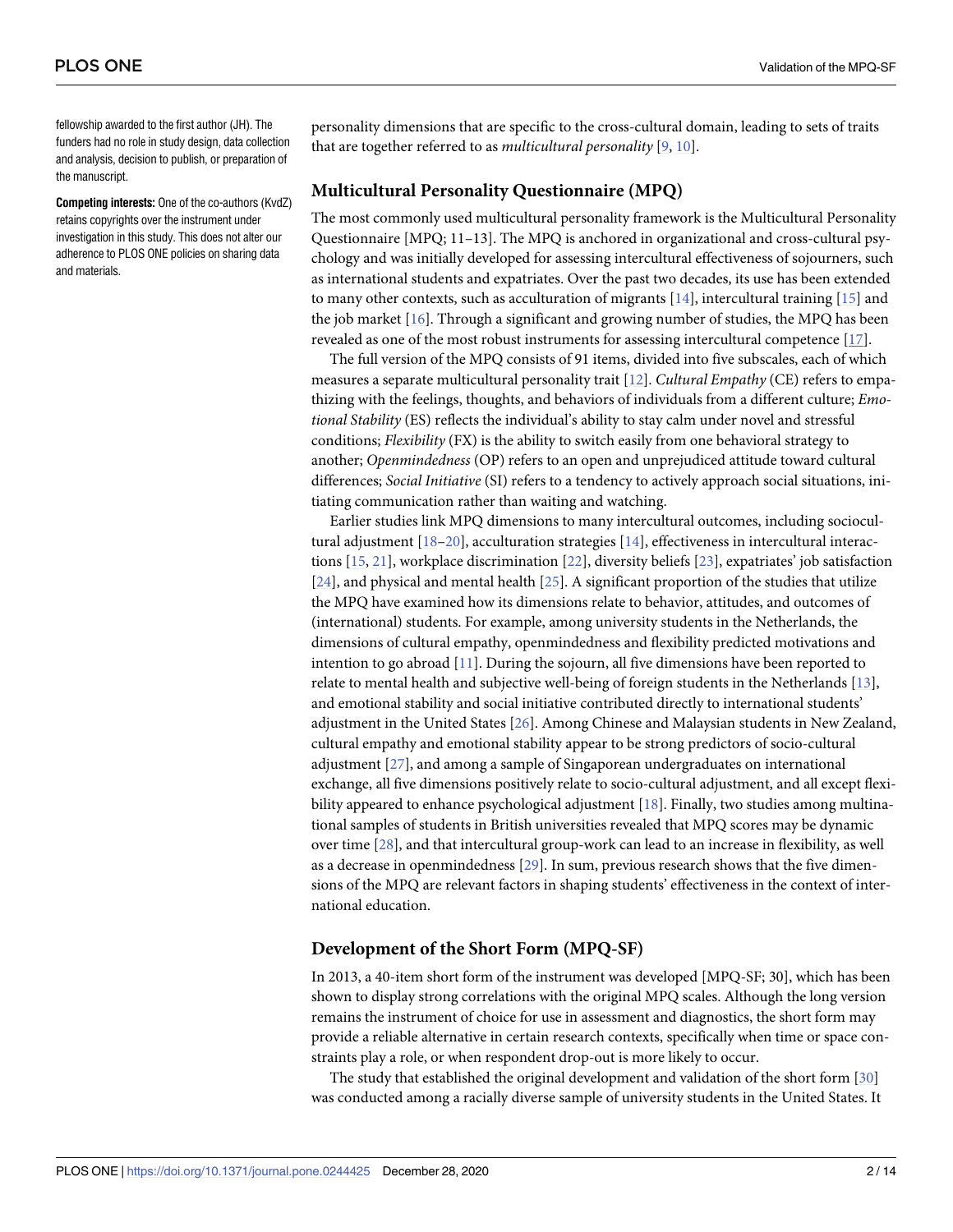<span id="page-2-0"></span>does not provide information on how the short scales perform among different groups of respondents. The first aim of the present study, therefore, is to further establish the validity of the MPQ-SF by examining between-group measurement invariance. Firstly, we will compare whether the subscales perform similarly between male and female respondents. Secondly, we will examine how it performs among individuals with different cultural backgrounds. This cross-cultural validation is particularly essential for future use of the instrument, since it is purposely designed for implementation in international and/or intercultural environments.

#### **Longitudinal development of multicultural personality traits**

One of the major challenges in the research area of intercultural competence, is to examine how traits and skills develop over time. There is a growing interest in uncovering measurable effects of training and education on intercultural effectiveness [[1\]](#page-11-0), and as an extension of this question, if exposing oneself to an intercultural interactions may contribute to the development of MPQ dimensions. The MPQ was originally designed as a personality measure [\[11\]](#page-11-0), implying that its traits are relatively stable over time. However, it has become apparent that individuals can indeed train intercultural competences through intercultural learning and experiences [\[31,](#page-12-0) [32\]](#page-12-0), and may also increase their MPQ scores as a result [[29](#page-12-0)].

A particularly interesting area of exploration is the development of multicultural personality among university students in international university programs. Many institutes of higher education around the world emphasize internationalization as one of their key features, which has resulted in a profound increase of the number of students completing (part of) their education abroad [[33](#page-12-0)]. The long-term effects of these processes on students' multicultural personality remain poorly understood [\[34\]](#page-12-0).

In order to tease out how MPQ dimensions change as a result of international education, scholars need to employ longitudinal study designs, and compare scores at different points in time. Because of the importance of reducing respondent drop-out, the MPQ-SF may be a particularly useful instrument for this type of research. However, to be able to use it as an instrument for tracking longitudinal development, it is important to first establish reliability of its subscales across time points. Earlier studies have reported on changes in average (long scale) MPQ scores between different measurements [\[18,](#page-12-0) [28,](#page-12-0) [29\]](#page-12-0), but longitudinal measurement invariance has not been examined for either version of the instrument. As such, the second aim of the present study is to establish longitudinal validation of the subscales of the MPQ-SF in this particular context.

## **Methods**

#### **Sample and procedure**

The study was approved by the Ethics Review Board of the Erasmus School of History, Communication, and Culture (ESHCC) at Erasmus University Rotterdam. Written informed consent was obtained from all respondents. The sample for this study consisted of two cohorts of first-year students, of an international English-language bachelor program, at a major research university in the Netherlands. Students were invited to complete the Multicultural Personality Questionnaire–Short Form [\[30\]](#page-12-0) at two different time points, five months apart. The first invitation was sent after the students were notified of admission to the program, four months before the start of the academic year (T1—May). The second invitation was sent one month after the start of the program (T2—October). This approach allowed us to compare how the MPQ-SF performed in two different context, just before and after a major life event.

All questionnaires and related communication were in English. In order to apply for the program in question, non-native speakers of English were required to demonstrate proof of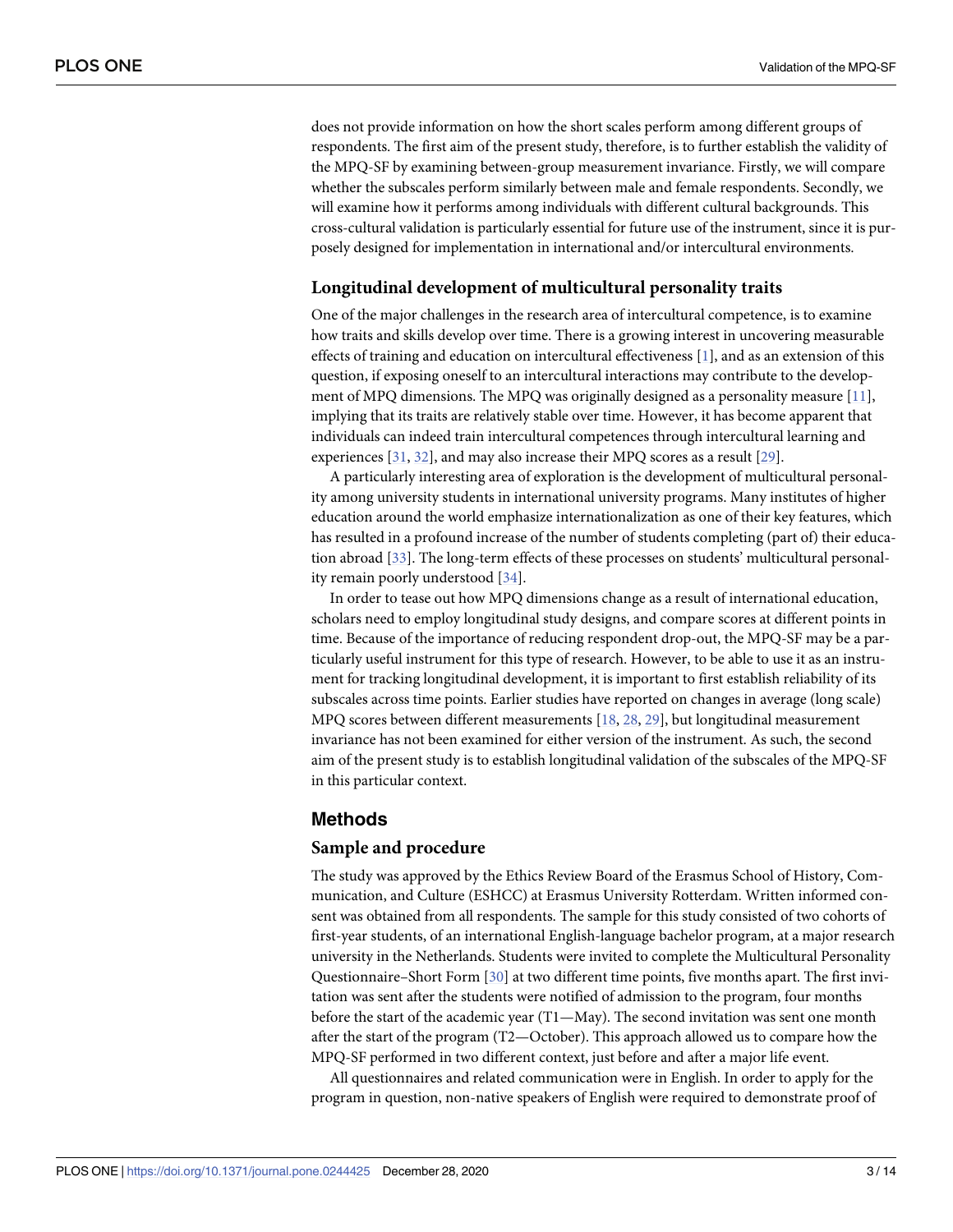<span id="page-3-0"></span>proficiency in English through a TOEFL, IELTS or Cambridge certificate. As such, we assume all participants were able to understand and complete our questionnaires. An informed consent form was included at the start of each questionnaire, asking participants to confirm they had read and understood the conditions of the study, and agreed to participate voluntarily. No compensation was given for participating.

The recruitment of respondents was conducted in two consecutive years (2017–2018), with identical procedures for each cohort. At T1, the digital invitation to complete the questionnaire was sent by e-mail to all students who had been admitted to the program. Across the two years, a total of 658 respondents were invited to participate in the first wave, of whom 456 (69.3%) responded. At T2, students who ultimately decided not to enroll in the program were removed from the mailing list. Across the two years, a total of 480 active and enrolled students were sent the invitation to participate in the second wave, and were given time in class to complete the questionnaire. Nearly all (453; 94.4%) responded. The final sample used in this study consisted of 519 respondents (60.5% female, 14.5% male, 25.0% other or unknown;  $M_{\text{age}} =$ 19.1 (18–35), SD = 1.58), who completed either of the two questionnaires. Of the final sample, 390 respondents (65.7%) participated at both T1 and T2, 66 (12.7%) participated only at T1, and 63 (12.3%) participated only at T2. Both cohorts were equally represented in the final sample (2017: *n* = 268; 51.6%, 2018: *n* = 251; 48.4%); no significant differences were found between cohorts on any of the study's variables.

#### **Measures**

At both T1 and T2, respondents completed the 40-item version of the MPQ-SF [\[30\]](#page-12-0), consisting of 8 items per dimension, which ask respondents to self-report whether certain personality characteristics are applicable to themselves, on a 7-point Likert Scale  $(1 = not at all applicable;$ 7 = completely applicable). Cultural Empathy (CE) was measured using 8 items, such as 'Pays attention to the emotions of others'; Emotional Stability (ES) was measured using 8 items, such as 'Keeps calm when things don't go well'; Flexibility (FX) was measured using 8 items, such as 'Looks for regularity in life' (Reversed); Openmindedness (OP) was measured using 8 items, such as 'Seeks people from different backgrounds'; Social Initiative (SI) was measured using 8 items, such as 'Is inclined to speak out'.

Respondents were also asked to voluntarily indicate their age (in years), their gender (female / male / other), and their country of birth (open question). The data on country of birth was used as a proxy for the respondents' cultural background. In total, 74 countries were represented in the sample.

Ideally, a full cross-cultural validation would involve examining invariance between a number of cultural groups, each with sufficient sample size to reliably fit the different models under scrutiny [\[35\]](#page-12-0). However, due to limited sample sizes of specific national groups in our sample, the present study makes use of only two aggregated groups, consisting of students of *Western* and *Non-Western* background. The Western group included those who were born in Europe, North America, Australia, or New Zealand (*n =* 283, 54.5%), of which those from the Netherlands (29.1%), Germany (4.6%), France (1.7%), Italy (1.3%) and the United Kingdom (1.2%) were the largest subgroups. The Non-Western group included respondents born elsewhere (*n* = 105; 20.2%), of which those from Vietnam (5.3%), China (2.0%), India (1.7%) and Indonesia (1.0%) were the largest subgroups. For 131 respondents (25.2%), country of birth was unknown.

In [Table](#page-4-0) 1, we provide an overview of the reliability and descriptive statistics of all the MPQ-SF subscales at both time points, as well as their correlations with each other and with control variables.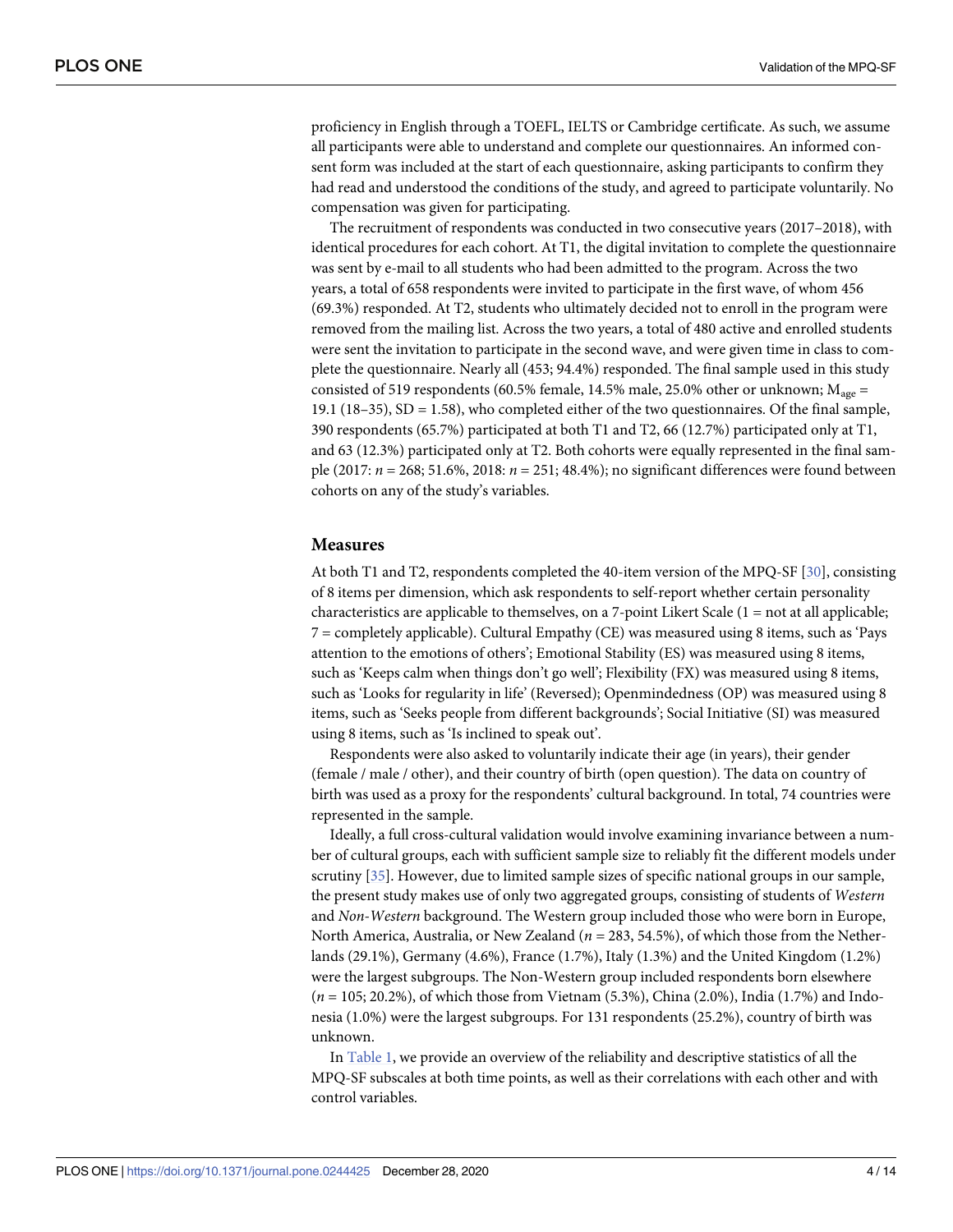|                                                           |          |      |           | T1                       |                          |           |                          |           | T <sub>2</sub> |                          |           |           |                          |
|-----------------------------------------------------------|----------|------|-----------|--------------------------|--------------------------|-----------|--------------------------|-----------|----------------|--------------------------|-----------|-----------|--------------------------|
|                                                           | $\alpha$ | M    | <b>SD</b> | CE                       | ES                       | <b>FX</b> | <b>OP</b>                | SI        | <b>CE</b>      | ES                       | <b>FX</b> | OP        | $\rm SI$                 |
| T1                                                        |          |      |           |                          |                          |           |                          |           |                |                          |           |           |                          |
| CE                                                        | .79      | 5.99 | .58       | $\overline{\phantom{a}}$ | 0.041                    | $-.106*$  | $.523***$                | $.321***$ | $.706***$      | .016                     | $-.102$   | $.384***$ | $.213***$                |
| ES                                                        | .78      | 4.14 | .91       |                          | $\overline{\phantom{a}}$ | $.142**$  | $.274***$                | $.228***$ | $-.015$        | $.718***$                | $.114*$   | $.223***$ | $.259**$                 |
| <b>FX</b>                                                 | .78      | 3.88 | .90       |                          |                          |           | .048                     | .016      | $-.085$        | $.149**$                 | $.701***$ | .080      | $-.029$                  |
| OP                                                        | .72      | 5.41 | .66       |                          |                          |           | $\overline{\phantom{a}}$ | $.512***$ | $.400***$      | $.182**$                 | .075      | $.700***$ | $.384***$                |
| SI                                                        | .82      | 5.18 | .84       |                          |                          |           |                          |           | $.227***$      | $.204***$                | $-.001$   | $.429***$ | $.778***$                |
| T <sub>2</sub>                                            |          |      |           |                          |                          |           |                          |           |                |                          |           |           |                          |
| CE                                                        | .80      | 5.82 | .63       |                          |                          |           |                          |           |                | $-.024$                  | $-.099*$  | $.423***$ | $.223***$                |
| ES                                                        | .80      | 3.85 | .96       |                          |                          |           |                          |           |                | $\overline{\phantom{a}}$ | $.187***$ | $.192***$ | $.260***$                |
| FX                                                        | .80      | 3.70 | .94       |                          |                          |           |                          |           |                |                          |           | .038      | .018                     |
| OP                                                        | .70      | 5.17 | .67       |                          |                          |           |                          |           |                |                          |           |           | $.464***$                |
| SI                                                        | .84      | 4.94 | .90       |                          |                          |           |                          |           |                |                          |           |           | $\overline{\phantom{a}}$ |
| Age (years)<br>19.10                                      |          | 1.57 | .001      | .016                     | .004                     | $.139**$  | .011                     | $-.074$   | .031           | $-.012$                  | .087      | .002      |                          |
| Gender $(0 = f; 1 = m)$                                   |          |      | $.151***$ | $-.063$                  | $-.084$                  | .045      | .081                     | .065      | $-.070$        | $-143**$                 | $-.049$   | .062      |                          |
| Cultural Background (0 = West.;<br>$1 = \text{Non-West.}$ |          |      | .002      | $-.072$                  | .002                     | .088      | $-.105*$                 | $-.080$   | $-.038$        | .016                     | .061      | $-.081$   |                          |

#### <span id="page-4-0"></span>**[Table](#page-3-0) 1. Descriptives and correlations of the MPQ-SF dimensions at T1 and T2.**

Note:

 $* p < .05;$ 

 $*$ <sup>\*</sup> *p* < .01;

 $^{\ast\ast\ast} p < .001$ .

<https://doi.org/10.1371/journal.pone.0244425.t001>

#### **Analyses**

In line with established procedures [\[36–](#page-12-0)[38](#page-13-0)], we examined between-group measurement invariance by testing the factor structure across gender (male vs. female) and cultural background (Western vs. Non-Western), through three separate models. First, we fitted a configural invariance model (same number of factors between groups). Next, we fitted a weak invariance model, in which the factor loadings were constrained to be equal between groups. Finally, we fitted a strong invariance model in which, next to the loadings, the intercepts of the items were also constrained to be equal between groups.

To test the successive 'degrees' of measurement invariance, we compared the fit of the weak invariance model to that of the configural invariance model, and the fit of the strong invariance model to that of the weak invariance model. We also tested if the configural invariance model had sufficient fit to the data. Significant differences in Chi-square, changes in Comparative Fit Index (CFI) larger than .01, changes in Root Mean Square Error of Approximation (RMSEA) larger than .015, and changes in Standardized Root Mean Square Residual (SRMR) larger than .030 were taken as indication of significantly worse fit between the models [[39](#page-13-0)]. If the weak invariance model fit worse than the configural model, individual loadings were freely estimated between groups, and the number of freely estimated loadings was increased (with additional free loadings added in order of the loadings with the largest difference between groups), until the (now partial) weak invariance model did not fit worse than the configural model. Similarly, if the strong invariance model fitted worse than the weak or partial weak invariance model, individual intercepts were freely estimated across groups (with free intercepts added in order of the intercepts with largest difference between groups) until the (partial) strong invariance model did not fit worse than the weak or partial weak invariance model.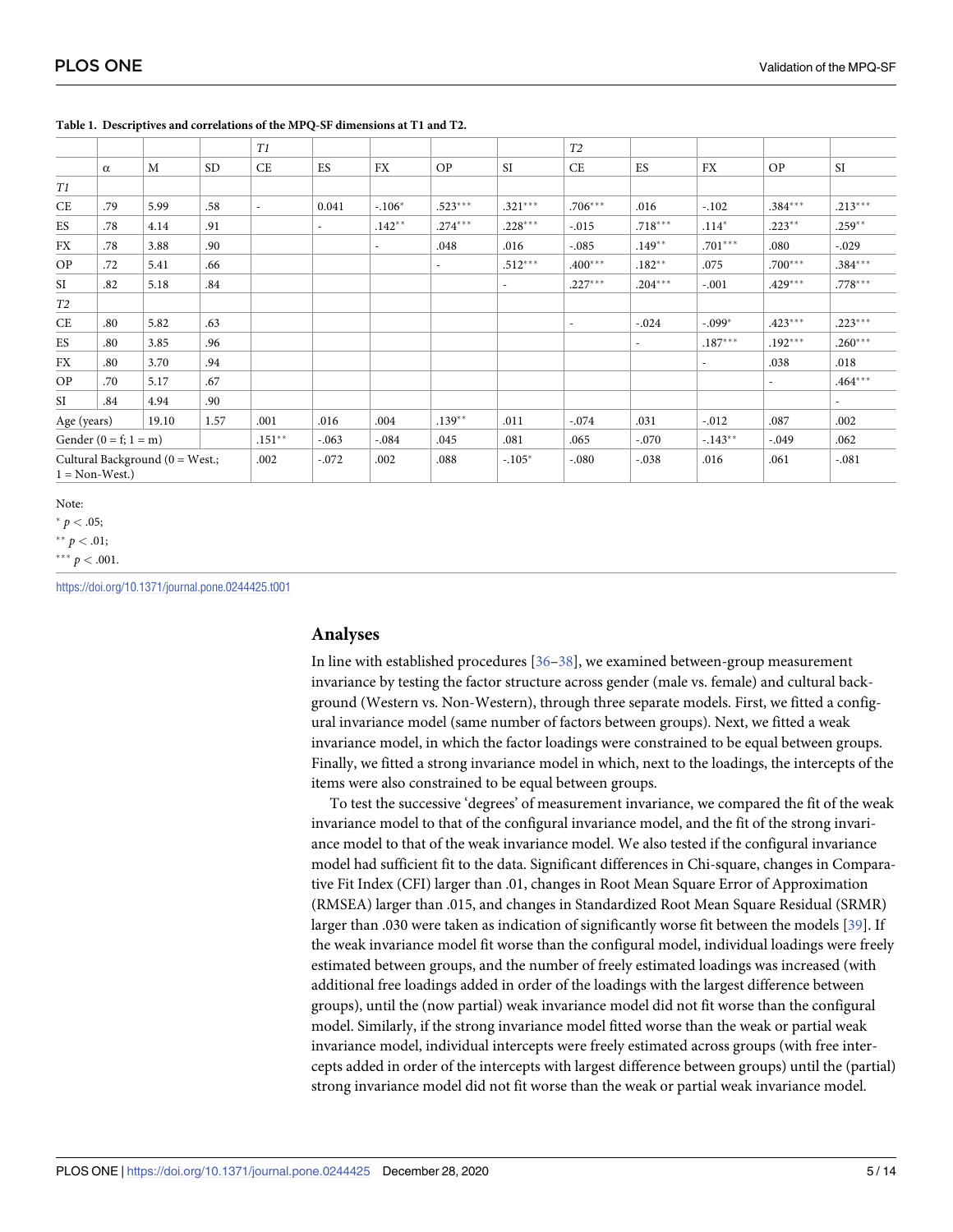<span id="page-5-0"></span>This procedure was followed for each of the five factors of the MPQ-SF, for T1 and T2 separately.

Similarly, we tested longitudinal measurement invariance by successively testing configural, weak, and strong invariance, but now across timepoints, freeing individual loadings and/or intercepts if necessary. When testing longitudinal invariance, we allowed the residuals of the indicators to covary between timepoints in all models.

## **Results**

#### **Measurement invariance for gender**

As shown in [Table](#page-6-0) 2, for Cultural Empathy (CE), a 1 factor model had good fit at T1 and moderate to good fit at T2. At T1 the CE model had partial strong invariance for Gender (with only the intercepts of items 2 and 5 needing to be estimated separately for males and females). At T2 the CE model again showed partial strong invariance for Gender (with only the loading for item 4 needing to be varied across gender).

For the Emotional Stability (ES) factor, items 2 and 8 and items 4 and 6 were allowed to have residual covariances in order to get sufficient model fit. With these additions the configural model had moderate to good fit at both T1 and T2. At T1 the ES model had partial strong invariance for Gender (with only the intercepts of items 4 and 8 needing to be estimated separately for males and females). At T2 the ES model showed strong invariance for Gender.

For the Flexibility (FX) factor, items 2 and 3 and items 4 and 5 were allowed to have residual covariances in order to get sufficient model fit. With these additions the factor model had moderate to good fit T1 and weak to moderate fit at T2. At T1 the FX model had partial strong invariance for Gender (with only the intercepts for items 1 and 5 estimated freely across groups). At T2 the FX model again showed partial strong invariance for Gender (with the loading for item 4, and the intercepts for items 2 and 3 needing to be varied across groups).

For the Openmindedness (OP) factor, the model did not fit the data at T2 well, but since the longitudinal configural model had good fit (see [Table](#page-7-0) 3 and [discussion](#page-9-0) below) we decided not to add any residual covariances. At T1 the OP model had partial strong invariance for Gender (with only the intercepts for item 7 estimated freely across Gender). At T2, the OP model had strong invariance for Gender.

For the Social Initiative (SI) factor model, items 3 and 7 needed to be correlated to get weak to moderate fit at both T1 and T2. At T1 the SI model had strong invariance for Gender. At T2 the SI model showed partial strong invariance (with the loadings for items 2, 4, and 5 needing separate estimation across genders).

In sum, for the subscales of the MPQ-SF, we found only a small number of parameters that differed between males and females. Due to the fact that these differences were not constant across time (different parameters needed to be freely estimated at T1 compared to T2), and the number of parameters that needed to be freely estimated was small, we conclude that for all factors, the models could meaningfully be fitted to the sample as a whole. Our findings thus show that the MPQ-SF performs similarly among both males and females.

#### **Measurement invariance for cultural groups**

The same procedure was followed in comparing how the MPQ-SF factors performed among Western vs. Non-Western cultural groups. As shown in [Table](#page-7-0) 3, CE displayed strong invariance for cultural group at T1, and partial strong invariance at T2 (with only the loading for item 7 needing to be freely estimated).

At both T1 and T2, the ES model had strong invariance for cultural group.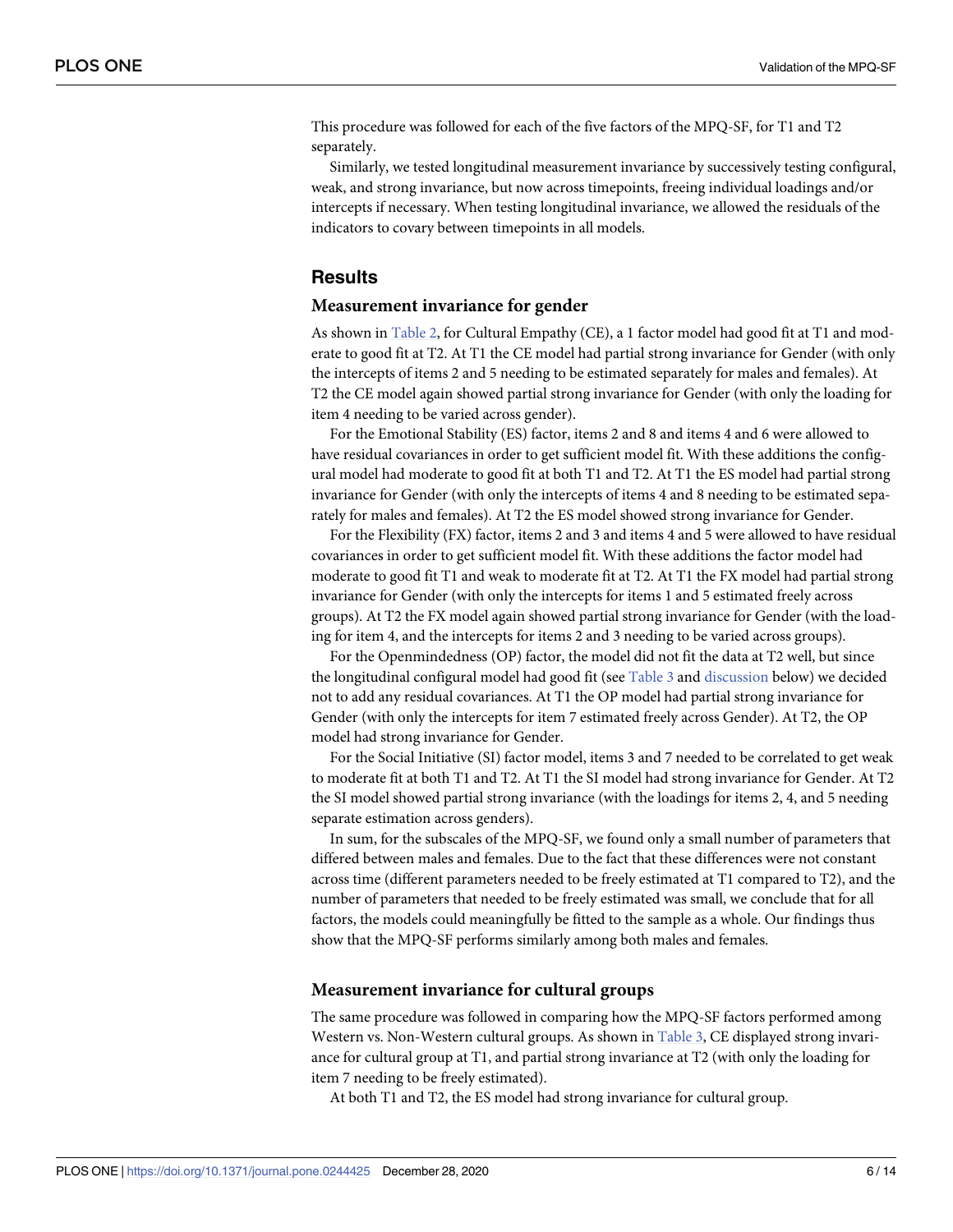#### <span id="page-6-0"></span>**[Table](#page-5-0) 2. Measurement invariance for gender.**

| Model                       | $\chi^2$ (df) | $\boldsymbol{p}$ | <b>CFI</b> | <b>RMSEA</b> | <b>SRMR</b> | $\Delta \chi^2$ (df) | p       |
|-----------------------------|---------------|------------------|------------|--------------|-------------|----------------------|---------|
| T1: CE Configural           | 54.00 (38)    | .044             | .978       | .047         | .039        |                      |         |
| T1: CE Weak                 | 61.90(46)     | .059             | .978       | .042         | .053        | 7.89(8)              | .444    |
| T1: CE Strong               | 84.25 (54)    | .005             | .959       | .054         | .067        | 22.35(8)             | .004    |
| T1: CE Partial              | 73.92 (52)    | < 0.001          | .970       | .047         | .061        | 12.03(6)             | .060    |
| T2: CE Configural           | 85.05 (38)    | < 0.001          | .928       | .086         | .049        |                      |         |
| T2: CE Weak                 | 103.97 (46)   | < 0.001          | .911       | .086         | .068        | 18.92(8)             | .015    |
| T2: CE Part. Weak           | 99.01 (45)    | < 0.001          | .917       | .084         | .063        | 13.96(7)             | .052    |
| T2: CE Partial              | 103.95(53)    | < 0.001          | .922       | .076         | .065        | 4.94(8)              | .764    |
| T1: ES Configural           | 88.95 (36)    | < 0.001          | .929       | .087         | .050        |                      |         |
| T1: ES Weak                 | 93.769 (44)   | < 0.001          | .933       | .076         | .054        | 4.82(8)              | .777    |
| T1: ES Strong               | 114.35(52)    | < 0.001          | .916       | .079         | .061        | 20.58(8)             | .008    |
| T1: ES Partial              | 103.41(50)    | <.001            | .928       | .074         | .057        | 9.64(6)              | .141    |
| T2: ES Configural           | 61.06(36)     | .006             | .966       | .064         | .043        |                      |         |
| T2: ES Weak                 | 72.76 (44)    | .004             | .961       | .062         | .066        | 11.70(8)             | .165    |
| T2: ES Strong               | 86.61 (52)    | .002             | .953       | .063         | .070        | 13.85(8)             | .086    |
| T1: FX Configural           | 81.98 (36)    | <.001            | .936       | .081         | .051        |                      |         |
| T1: FX Weak                 | 87.43 (44)    | < 0.001          | .940       | .071         | .059        | 5.45(8)              | .708    |
| T1: FX Strong               | 110.50(52)    | < 0.001          | .919       | .076         | .069        | 23.08(8)             | .003    |
| T1: FX Partial              | 98.03 (50)    | < 0.001          | .934       | .070         | .063        | 10.61(6)             | .101    |
| T2: FX Configural           | 98.44 (36)    | < 0.001          | .927       | .101         | .064        |                      |         |
| T2: FX Weak                 | 119.74 (44)   | < 0.001          | .911       | .101         | .073        | 21.30(8)             | .006    |
| T2: FX Part. Weak           | 112.25(43)    | < 0.001          | .919       | .098         | .072        | 13.82(7)             | .055    |
| T2: FX Partial              | 126.33(49)    | <.001            | .910       | .097         | .080        | 14.08(6)             | .029    |
| T1: OP Configural           | 44.46 (40)    | .289             | .989       | .024         | .036        |                      |         |
| T1: OP Weak                 | 55.77 (48)    | .206             | .981       | .029         | .047        | 11.31(8)             | .185    |
| T1: OP Strong               | 74.36 (56)    | .051             | .956       | .041         | .052        | 18.59(8)             | .017    |
| T1: OP Partial              | 66.11 (55)    | .145             | .973       | .032         | .049        | 10.34(7)             | .170    |
| T2: OP Configural           | 87.80 (38)    | <.001            | .858       | .088         | .058        |                      |         |
| T2: OP Weak                 | 97.98 (46)    | < 0.001          | .852       | .082         | .067        | 10.18(8)             | .253    |
| T2: OP Strong               | 102.54 (54)   | < 0.001          | .862       | .073         | .069        | 4.57(8)              | .803    |
| T1: SI Configural           | 133.95 (38)   | < 0.001          | .912       | .114         | .069        |                      |         |
| T1: SI Weak                 | 141.85 (46)   | < 0.001          | .912       | .104         | .085        | 7.90(8)              | .444    |
| T1: SI Strong               | 153.69 (54)   | < 0.001          | .909       | .097         | .090        | 11.84(8)             | .158    |
| T2: SI Configural           | 146.92 (38)   | < 0.001          | .897       | .130         | .072        |                      |         |
| $\operatorname{T2:SI}$ Weak | 177.11(46)    | < 0.001          | .876       | .130         | .138        | 30.20(8)             | < 0.001 |
| T2: SI Part.weak            | 157.55(43)    | < 0.001          | .891       | .126         | .106        | 10.64(5)             | .059    |
| T2: SI Partial              | 163.65(51)    | <.001            | .893       | .114         | .108        | 6.03(8)              | .637    |

Note: Male: *n* = 75; Female: *n* = 314.

<https://doi.org/10.1371/journal.pone.0244425.t002>

At T1 the FX model had partial strong invariance for cultural group (with only the intercepts for item 6 estimated freely across groups). At T2 the FX model also showed partial strong invariance for cultural group (with only the loading for item 5 estimated separately for the Western and non-Western group).

At both T1 and T2, the OP model had strong invariance for cultural group.

At T1 the SI model had partial strong invariance for cultural group (with the loading for item 4, and the intercept for item 8 needing separate estimation across groups). At T2 the SI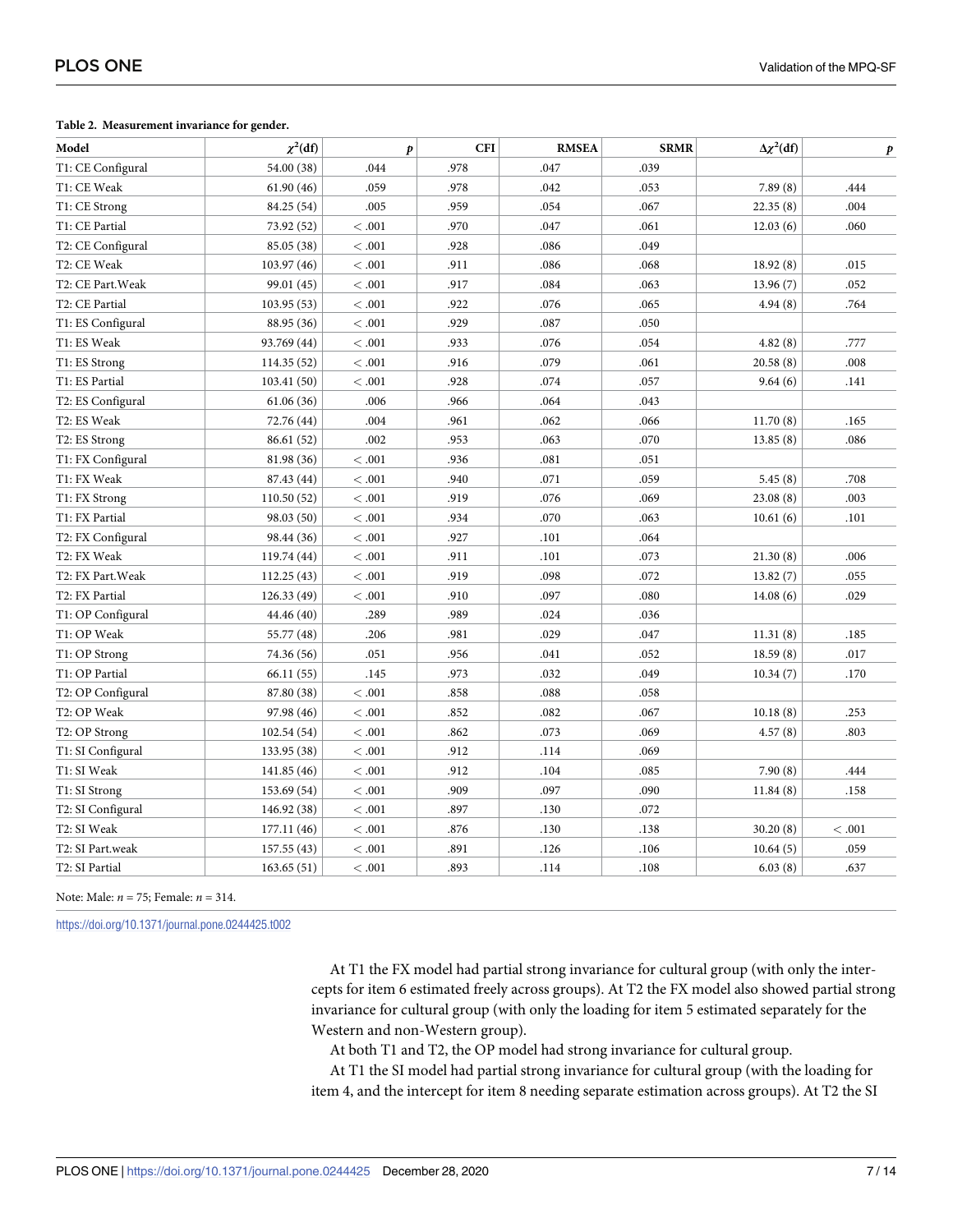<span id="page-7-0"></span>

|  | Table 3. Measurement invariance for cultural background. |  |  |  |
|--|----------------------------------------------------------|--|--|--|
|--|----------------------------------------------------------|--|--|--|

| Model             | $\chi^2$ (df) | $\boldsymbol{p}$ | <b>CFI</b> | <b>RMSEA</b> | <b>SRMR</b> | $\Delta \chi^2(df)$ | p    |
|-------------------|---------------|------------------|------------|--------------|-------------|---------------------|------|
| T1: CE Configural | 64.70 (38)    | .004             | .965       | .060         | .041        |                     |      |
| T1: CE Weak       | 74.99 (46)    | .004             | .962       | .057         | .068        | 10.28(8)            | .246 |
| T1: CE Strong     | 83.47 (54)    | .006             | .962       | .053         | .069        | 8.48(8)             | .388 |
| T2: CE Configural | 95.21 (38)    | <.001            | .911       | .095         | .048        |                     |      |
| T2: CE Weak       | 112.96 (46)   | <.001            | .896       | .093         | .083        | 17.74(8)            | .023 |
| T2: CE Part. Weak | 105.76(45)    | $<.001$          | .905       | .090         | .069        | 10.55(7)            | .160 |
| T2: CE Partial    | 112.08(53)    | $<.001$          | .908       | .081         | .072        | 6.32(8)             | .611 |
| T1: ES Configural | 78.19 (36)    | <.001            | .943       | .078         | .049        |                     |      |
| T1: ES Weak       | 88.78 (44)    | < .001           | .939       | .072         | .062        | 10.60(8)            | .226 |
| T1: ES Strong     | 96.13(52)     | < .001           | .940       | .066         | .066        | 7.35(8)             | .500 |
| T2: ES Configural | 49.76 (36)    | .063             | .981       | .048         | .041        |                     |      |
| T2: ES Weak       | 59.75 (44)    | .057             | .978       | .046         | .057        | 9.99(8)             | .266 |
| T2: ES Strong     | 67.06(52)     | .078             | .979       | .041         | .060        | 7.31(8)             | .504 |
| T1: FX Configural | 84.16 (36)    | <.001            | .934       | .083         | .052        |                     |      |
| T1: FX Weak       | 97.79 (44)    | < 0.001          | .926       | .079         | .067        | 13.63(8)            | .092 |
| T1: FX Strong     | 117.46 (52)   | <.001            | .910       | .080         | .074        | 19.67(8)            | .012 |
| T1: FX Partial    | 107.83(51)    | <.001            | .922       | .076         | .071        | 10.04(7)            | .186 |
| T2: FX Configural | 98.72 (36)    | <.001            | .928       | .102         | .066        |                     |      |
| T2: FX Weak       | 108.40 (44)   | <.001            | .926       | .093         | .092        | 9.69(8)             | .287 |
| T2: FX Strong     | 128.45(52)    | <.001            | .913       | .093         | .098        | 20.04(8)            | .010 |
| T2: FX Partial    | 121.36(51)    | <.001            | .920       | .090         | .096        | 12.85(7)            | .073 |
| T1: OP Configural | 39.13 (40)    | .509             | 1.000      | .000         | .034        |                     |      |
| T1: OP Weak       | 48.46 (48)    | .454             | .999       | .007         | .052        | 9.33(8)             | .315 |
| T1: OP Strong     | 60.56(56)     | .315             | .989       | .020         | .059        | 12.09(8)            | .147 |
| T2: OP Configural | 79.78 (38)    | < 0.001          | .878       | .081         | .061        |                     |      |
| T2: OP Weak       | 91.207 (46)   | < .001           | .868       | .076         | .070        | 11.43(8)            | .179 |
| T2: OP Strong     | 101.94(54)    | <.001            | .860       | .073         | .075        | 10.73(8)            | .217 |
| T1: SI Configural | 147.74 (38)   | <.001            | .903       | .122         | .073        |                     |      |
| T1: SI Weak       | 167.81 (46)   | <.001            | .892       | .117         | .096        | 20.08(8)            | .010 |
| T1: SI Part. Weak | 155.79 (45)   | $<.001$          | .902       | .113         | .082        | 8.05(7)             | .328 |
| T1: SI Partial    | 173.02 (52)   | $<.001$          | .893       | .109         | .086        | 17.23(7)            | .016 |
| T2: SI Configural | 156.74 (38)   | <.001            | .887       | .136         | .072        |                     |      |
| T2: SI Weak       | 163.73 (46)   | < .001           | .888       | .123         | .098        | 6.99(8)             | .538 |
| T2: SI Strong     | 181.90 (54)   | $<.001$          | .879       | .119         | .103        | 18.17(8)            | .020 |
| T2: SI Partial    | 174.69 (53)   | <.001            | .885       | .117         | .100        | 10.96(7)            | .140 |

Note: Western: *n =* 283; Non-Western: *n* = 105.

<https://doi.org/10.1371/journal.pone.0244425.t003>

model showed partial strong invariance for cultural group (with only the loading for item 2 estimated separately for the Western and non-Western group).

For the subscales of the MPQ-SF, we found only a small number of parameters that differed between the Western and Non-Western groups. As before, due to the fact that these differences were not constant across time, and only a small number of parameters needed to be freely estimated, we conclude that for all factors, the models could meaningfully be fitted to the sample as a whole. Our findings show that the MPQ-SF performs similarly among both Western and Non-Western respondents.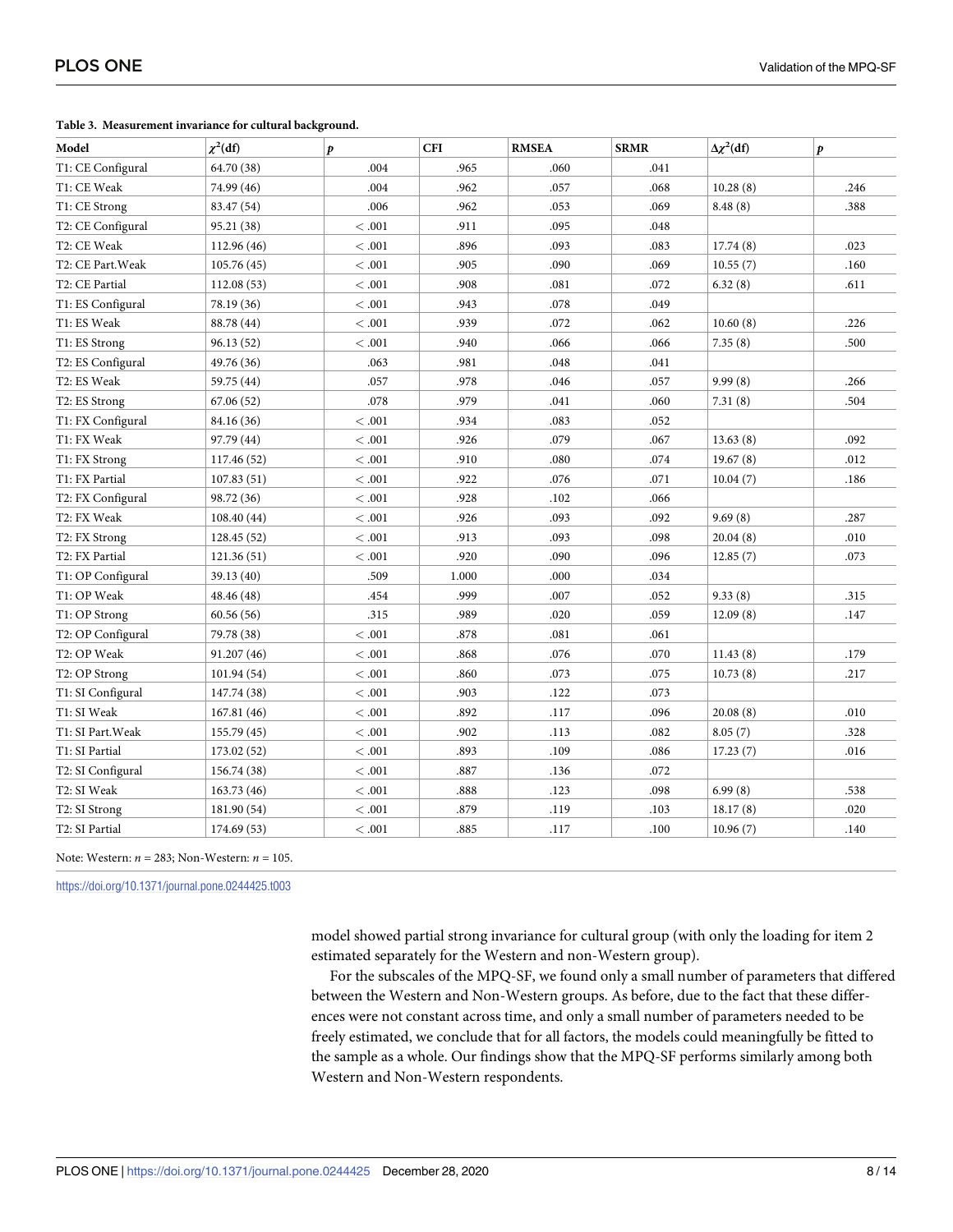| Model                 | $\chi^2(df)$ | $\boldsymbol{p}$ | <b>CFI</b> | <b>RMSEA</b> | <b>SRMR</b> | $\Delta \chi^2(df)$ | $\boldsymbol{p}$ |
|-----------------------|--------------|------------------|------------|--------------|-------------|---------------------|------------------|
| CE T1                 | 33.23(19)    | .023             | .981       | .043         | .031        |                     |                  |
| CE T <sub>2</sub>     | 67.38(19)    | $<.001\,$        | .944       | .075         | .040        |                     |                  |
| CE Configural         | 220.91(95)   | <.001            | .944       | .051         | .046        |                     |                  |
| CE Weak               | 243.17(102)  | <.001            | .934       | .052         | .070        | 22.26(7)            | .002             |
| CE Strong             | 274.87(109)  | $<.001$          | .926       | .055         | .085        | 31.70(7)            | <.001            |
| ES T1                 | 53.83(18)    | $<.001$          | .951       | .070         | .043        |                     |                  |
| ES T <sub>2</sub>     | 50.95(18)    | $<.001$          | .964       | .064         | .038        |                     |                  |
| ES Configural         | 209.28(91)   | <.001            | .949       | .050         | .051        |                     |                  |
| <b>ES</b> Weak        | 215.08(98)   | <.001            | .949       | .048         | .054        | 5.80(7)             | .564             |
| <b>ES Strong</b>      | 280.54(105)  | < 0.001          | .924       | .057         | .064        | 65.46(7)            | <.001            |
| <b>ES Part Strong</b> | 227.60(104)  | $<.001$          | .947       | .048         | .057        | 12.525(7)           | .051             |
| FX T1                 | 29.04(18)    | $<.001$          | .944       | .075         | .045        |                     |                  |
| FXT <sub>2</sub>      | 118.67(18)   | $<.001\,$        | .902       | .111         | .065        |                     |                  |
| FX Configural         | 274.76(91)   | <.001            | .922       | .063         | .060        |                     |                  |
| FX Weak               | 285.30(98)   | <.001            | .920       | .061         | .062        | 10.54(7)            | .160             |
| FX Strong             | 345.60(105)  | < 0.001          | .898       | .067         | .065        | 60.30(7)            | <.001            |
| FX Part Strong        | 300.09(103)  | $<.001$          | .916       | .061         | .062        | 14.79(5)            | .011             |
| OP T1                 | 28.81(20)    | .092             | .979       | .033         | .030        |                     |                  |
| OP <sub>T2</sub>      | 65.82(20)    | <.001            | .894       | .071         | .045        |                     |                  |
| OP Configural         | 159.18(95)   | <.001            | .957       | .036         | .041        |                     |                  |
| OP Weak               | 160.81(102)  | <.001            | .961       | .034         | .043        | 1.63(7)             | .978             |
| OP Strong             | 165.58(109)  | $<.001$          | .962       | .032         | .044        | 4.77(7)             | .688             |
| SIT1                  | 120.56(19)   | <.001            | .912       | .115         | .066        |                     |                  |
| SI T <sub>2</sub>     | 141.27(19)   | $<.001\,$        | .912       | .119         | .064        |                     |                  |
| SI Configural         | 384.17(93)   | < 0.001          | .907       | .078         | .072        |                     |                  |
| SI Weak               | 391.34(100)  | <.001            | .907       | .076         | .075        | 7.17(7)             | .412             |
| SI Strong             | 407.59(107)  | $<.001$          | .904       | .074         | .076        | 16.25(7)            | .023             |

#### **Table 4. Longitudinal measurement invariance.**

Note: *n* = 519.

<https://doi.org/10.1371/journal.pone.0244425.t004>

#### **Longitudinal measurement invariance**

To examine longitudinal measurement invariance, we tested the performance of the MPQ-SF factors across the two time points. As was explained above, 75.1% (*n* = 390) of the sample participated in the study at both T1 and T2. We first examined invariance using only this subsample. Next, the same models were tested using Full Information Maximum Likelihood (FIML) estimation on the full sample  $(n = 519)$ , thus including participants with missing data on one of the time points. Results were comparable across both sets of analyses.

Table 4 displays the results for our examination of measurement invariance across time points using FIML on the full sample. As is customary in testing for longitudinal measurement invariance, we allowed the residuals of the indicators to covary between timepoints in all models.

For CE, the configural invariance model had moderate to good fit to the data. While the difference in chi-square was significant between the weak and configural model, and between the strong and the weak model for CE, the differences in CFI, RMSEA, and SRMR were smaller than the boundaries specified above for worse model fit. We therefore concluded that the model for CE displayed strong measurement invariance across time.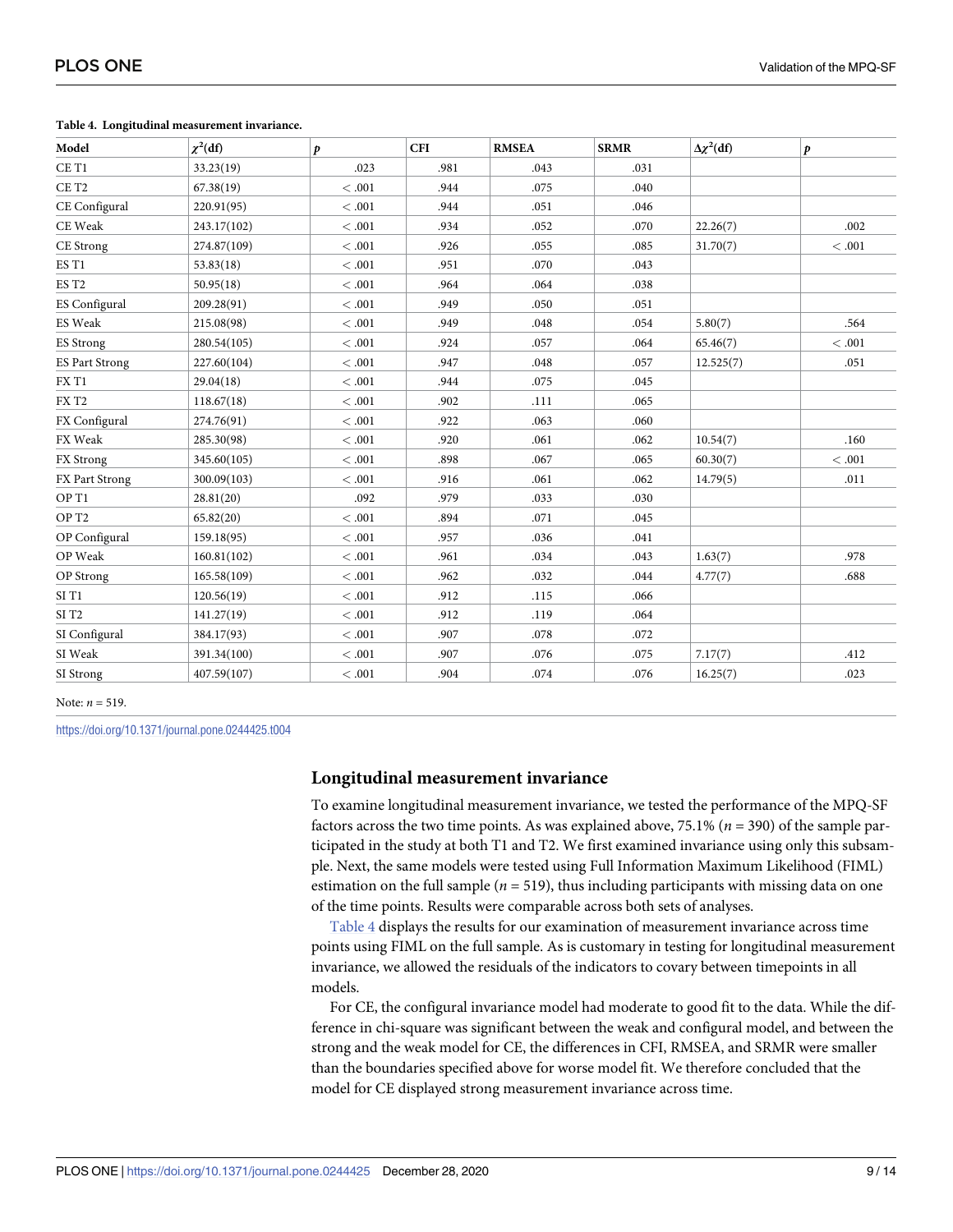<span id="page-9-0"></span>For the ES factor, the configural model had moderate to good fit to the data. The weak invariance model did not fit significantly worse than the configural model, but the difference in fit between the strong and weak invariance model was too large to conclude strong invariance across time. After allowing the intercept of item 7 to vary across timepoints, the difference with the weak invariance was no longer significant. We therefore conclude that the ES model had partial strong invariance across time, with only the intercept of item 7 differing between timepoints.

For the FX factor, the configural model had moderate to good fit to the data when allowing for these two residual correlations. The weak invariance model did not fit significantly worse than the configural model, but the difference in fit between the strong and weak invariance model was again too large to conclude strong invariance across time. After allowing the intercepts of items 2 and 7 to vary across timepoints we found the difference between the weak invariance and partial strong invariance model to be small enough to conclude partial strong invariance. We therefore concluded that the FX model had partial strong invariance across time, with only the intercepts of items 2 and 7 differing between timepoints.

For the OP factor, because the longitudinal configural model had good fit we decided not to add any residual covariances. The weak model did not fit worse than the configural model and the strong invariance model did not fit worse than the weak invariance model, implying that the model for OP showed strong measurement invariance across time.

For the SI factor, the configural invariance model displayed moderate fit. Because we wanted to stay as close to the theoretical models as possible, we decided to not add any more residual correlations and use the moderate fitting longitudinal configural model as our starting point. As the weak invariance model did not fit less well than the configural model (following the rules specified above), the strong invariance model did not fit less well than the weak invariance model, and since the strong invariance had moderate fit to the data (despite the configural model also only having moderate fit) we concluded that the model for SI showed strong invariance across time.

Overall, our results show that the subscales of the MPQ-SF display sufficient measurement invariance across time points to be reliably used in longitudinal research.

# **Discussion**

#### **Summary of findings and implications**

The question how intercultural competences, and specifically multicultural personality traits, develop in international training and education has become a major area of interest in intercultural research [[1\]](#page-11-0). Understanding the development of such complex constructs over time requires the use of reliable, yet practical measures, of which not many are available. A promising instrument for measuring multicultural personality development is the 40-item short form of the Multicultural Personality Questionnaire (MPQ-SF), which has previously been established as a reliable alternative to the long version of the instrument [\[12,](#page-11-0) [30\]](#page-12-0). However, further validation of the MPQ-SF was needed among different groups of respondents. Although the long version of the MPQ has already been shown to be reliable in different samples [\[12](#page-11-0), [40](#page-13-0)], this is the first study to examine measurement invariance between different groups of respondents for the short form.

Our results show that all five subscales perform similarly among both male and female students, as well as among Western and Non-Western students. Based on our findings, we can conclude that the MPQ-SF can be reliably used to measure and compare multicultural personality within and across these groups. The fact that the scales appear to be reliable among respondents with different cultural backgrounds is particularly important, because the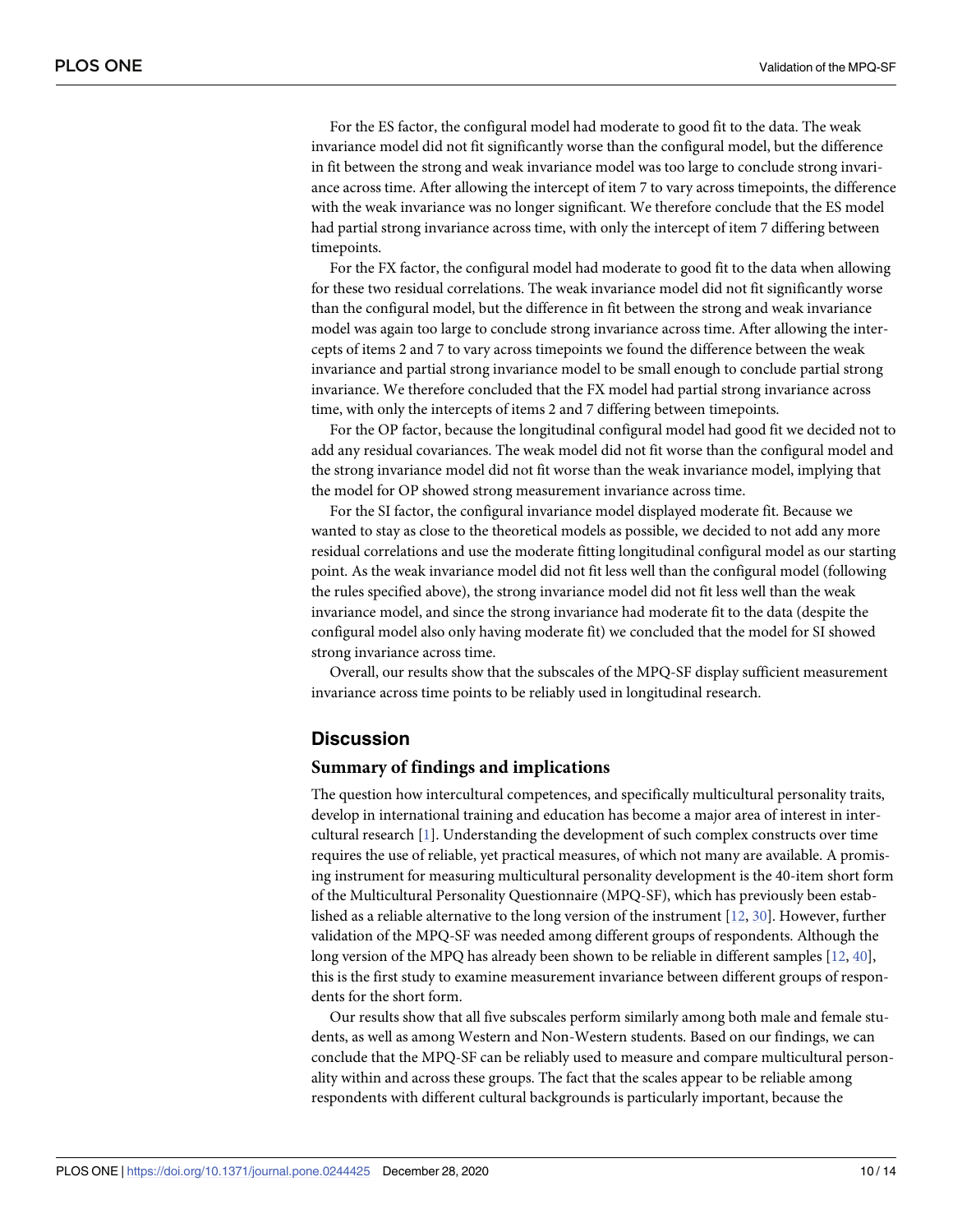<span id="page-10-0"></span>instrument is specifically intended to be used in intercultural contexts. The second aim of this study was to examine longitudinal measurement invariance, by comparing how the MPQ-SF performs at two different time points, five months apart. Again, our results show sufficient invariance between these time points, and we conclude that the MPQ-SF can be reliably used in longitudinal research in the context of international education.

This opens up many new opportunities for further exploration, allowing scholars to track changes in respondents' multicultural personality over time, and examine factors which may influence how individuals' scores on the five subscales develop as a result of training or studying in an intercultural university program. Particularly in the context of international education, such studies may reveal new insights in the possibility to increase intercultural competences of students and staff. For example, it can be used to enhance the effects of going on an international exchange, to maximize the effects of cultural diversity in the students' social/educational environment, or by increasing interaction between local and international students.

At this point, a growing research tradition based on the MPQ and MPQ-SF will allow us to get a deeper understanding of these issues, which is crucial in informing institutional management on how to design new policies towards internationalization of higher education, and how to aid educators in designing a more inclusive multicultural classroom.

#### **Limitations**

As with any research, the present study has several limitations. The most notable is that, as with the original study that was used to develop the MPQ-SF, the present research was conducted using a sample of university students. Although this is an interesting and relevant respondent group, particularly considering the possible uses of the MPQ-SF in the context of higher education, it does limit generalizability. The original MPQ has already been validated among different groups of respondents, such as expatriates [[24](#page-12-0)], migrants [[14](#page-12-0)], participants in intercultural training [[15](#page-12-0)] and job applicants [\[25\]](#page-12-0). We recommend future scholars who use the MPQ-SF in such contexts, to also test for measurement invariance in their own sample.

The second limitation of the present study is that our cross-cultural validation relies on comparison between two respondent groups only. A full cross-cultural validation examines cultural bias in item responses, between a larger number of cultural groups, each with sufficient sample size to reliably fit the different models under scrutiny [\[35\]](#page-12-0). However, due to limited sample sizes of specific national groups in our sample, the present study makes use of only two aggregated groups, consisting of Western and Non-Western respondents. As such, our findings provide sufficient support for reliable use of the MPQ-SF in a diverse intercultural context, such as higher education. However, for directly comparing levels of multicultural personality between specific cultural groups, a more detailed cross-cultural validation should be conducted first.

Finally, a word of caution for those who are interested in applying the MPQ in a professional context, for example in diagnostics or assessment. The use of short form measures to assess personality traits has a number of limitations that one should be aware of [\[41\]](#page-13-0). Although many of the possible deficiencies of the short-form have been mitigated through this study and earlier work [[30](#page-12-0)], the full version of the MPQ remains the instrument of choice for such settings.

## **Conclusion**

The MPQ-SF is shown to be a useful and reliable instrument for measuring multicultural personality in research contexts where time or survey space is limited, or where drop-out of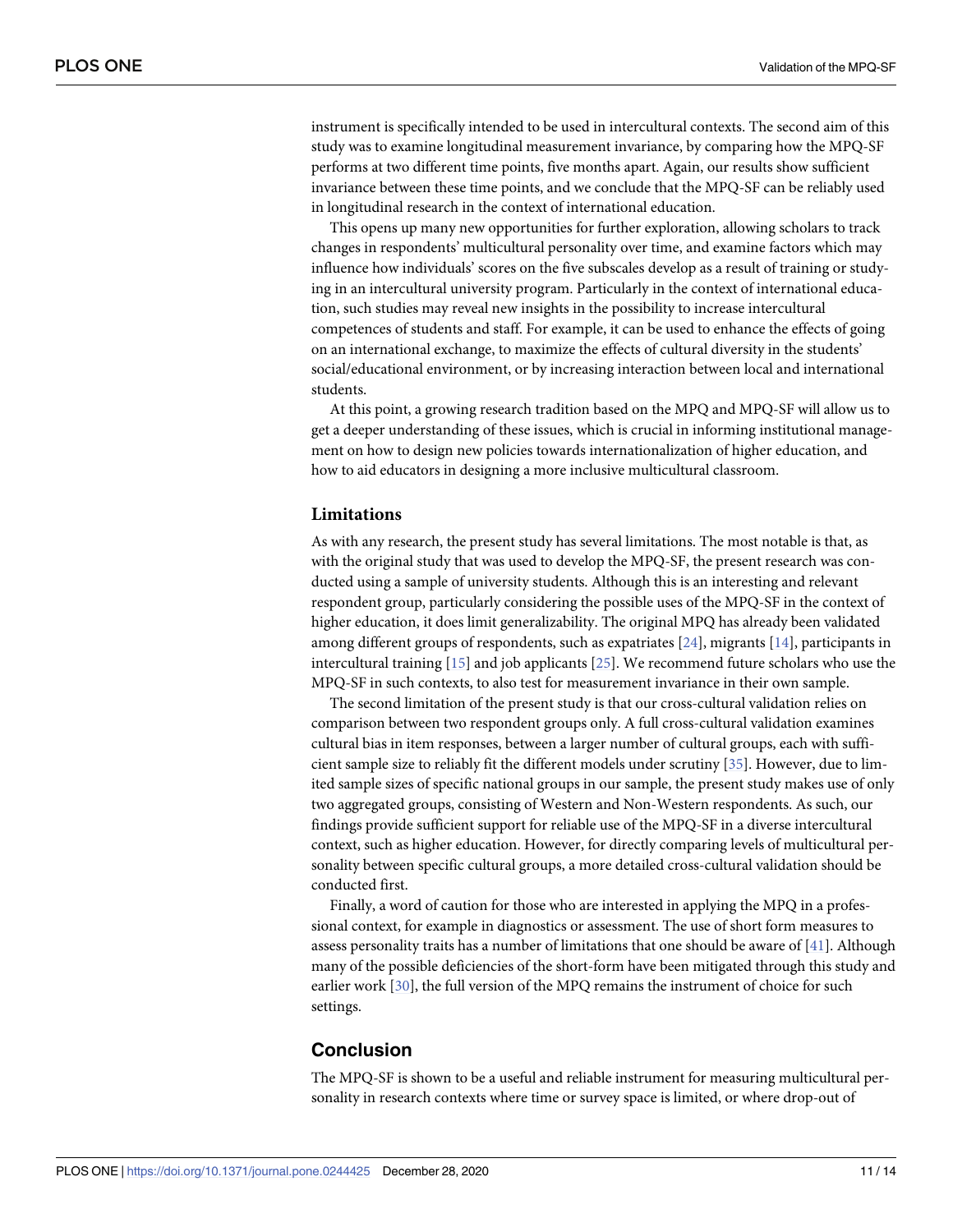<span id="page-11-0"></span>respondents more likely to occur. Through a study conducted in an international university context, we have established that all five subscales perform similarly among men and women, as well as among Western and Non-Western respondents, and that the instrument is invariant across time points. This allows the instrument to be used in studying the longitudinal effects of international education on multicultural personality.

## **Author Contributions**

**Conceptualization:** Joep Hofhuis, Joran Jongerling, Karen I. Van der Zee, Jeroen Jansz.

**Data curation:** Joep Hofhuis, Joran Jongerling.

**Formal analysis:** Joep Hofhuis, Joran Jongerling.

**Funding acquisition:** Joep Hofhuis, Jeroen Jansz.

**Investigation:** Joep Hofhuis.

**Methodology:** Joep Hofhuis, Joran Jongerling, Karen I. Van der Zee.

**Project administration:** Joep Hofhuis.

**Resources:** Joep Hofhuis.

**Supervision:** Jeroen Jansz.

**Writing – original draft:** Joep Hofhuis.

**Writing – review & editing:** Joep Hofhuis, Joran Jongerling, Karen I. Van der Zee.

#### **References**

- **[1](#page-0-0).** Adler NJ, Aycan Z. Cross-Cultural Interaction: What We Know and What We Need to Know. Annu Rev Organ Psychol Organ Behav. 2018; 5(1):307–33.
- **2.** Van der Zee KI, Van Oudenhoven JPLM. Culture Shock or Challenge? The Role of Personality as a Determinant of Intercultural Competence. J Cross-Cult Psychol. 2013; 44(6):928–40.
- **[3](#page-0-0).** Van der Zee KI, Hofhuis J. Conflict Management Styles across Cultures. In: Kim YY, editor. The International Encyclopedia of Intercultural Communication [Internet]. Hoboken, NJ: John Wiley & Sons, Inc.; 2018. p. 1–9. <http://doi.wiley.com/10.1002/9781118783665.ieicc0242>
- **[4](#page-0-0).** Albrecht A-G, Dilchert S, Deller J, Paulus FM. Openness in Cross-Cultural Work Settings: A Multicountry Study of Expatriates. J Pers Assess. 2014; 96(1):64–75. [https://doi.org/10.1080/00223891.2013.](https://doi.org/10.1080/00223891.2013.821074) [821074](https://doi.org/10.1080/00223891.2013.821074) PMID: [24003885](http://www.ncbi.nlm.nih.gov/pubmed/24003885)
- **5.** Huang T-J, Chi S-C, Lawler JJ. The relationship between expatriates' personality traits and their adjustment to international assignments. Int J Hum Resour Manag. 2005; 16(9):1656–70.
- **[6](#page-0-0).** Ward C, Leong C-H, Low M. Personality and Sojourner Adjustment: An Exploration of the Big Five and the Cultural Fit Proposition. J Cross-Cult Psychol. 2004 Mar; 35(2):137–51.
- **[7](#page-0-0).** Wilson J, Ward C, Fischer R. Beyond Culture Learning Theory: What Can Personality Tell Us About Cultural Competence? J Cross-Cult Psychol. 2013; 44(6):900–27.
- **[8](#page-0-0).** McCrae RR, John OP. An Introduction to the Five-Factor Model and Its Applications. J Pers. 1992 Jun 1; 60(2):175–215. <https://doi.org/10.1111/j.1467-6494.1992.tb00970.x> PMID: [1635039](http://www.ncbi.nlm.nih.gov/pubmed/1635039)
- **[9](#page-1-0).** Ramirez M. Multicultural psychotherapy: An approach to individual and cultural differences. 2nd ed. Needham Heights, MA: Allyn & Bacon; 1999.
- **[10](#page-1-0).** Ponterotto JG. Multicultural Personality: An Evolving Theory of Optimal Functioning in Culturally Heterogeneous Societies. Couns Psychol. 2010 Jul; 38(5):714–58.
- **[11](#page-1-0).** Van der Zee KI, Van Oudenhoven JP. The Multicultural Personality Questionnaire: A multidimensional instrument of multicultural effectiveness. Eur J Personal. 2000; 14(4):291–309.
- **[12](#page-1-0).** Van der Zee KI, Van Oudenhoven JP. The Multicultural Personality Questionnaire: Reliability and Validity of Self- and Other Ratings of Multicultural Effectiveness. J Res Personal. 2001; 35(3):278–88.
- **[13](#page-1-0).** Van Oudenhoven JP, Van der Zee KI. Predicting multicultural effectiveness of international students: the Multicultural Personality Questionnaire. Int J Intercult Relat. 2002 Nov; 26(6):679–94.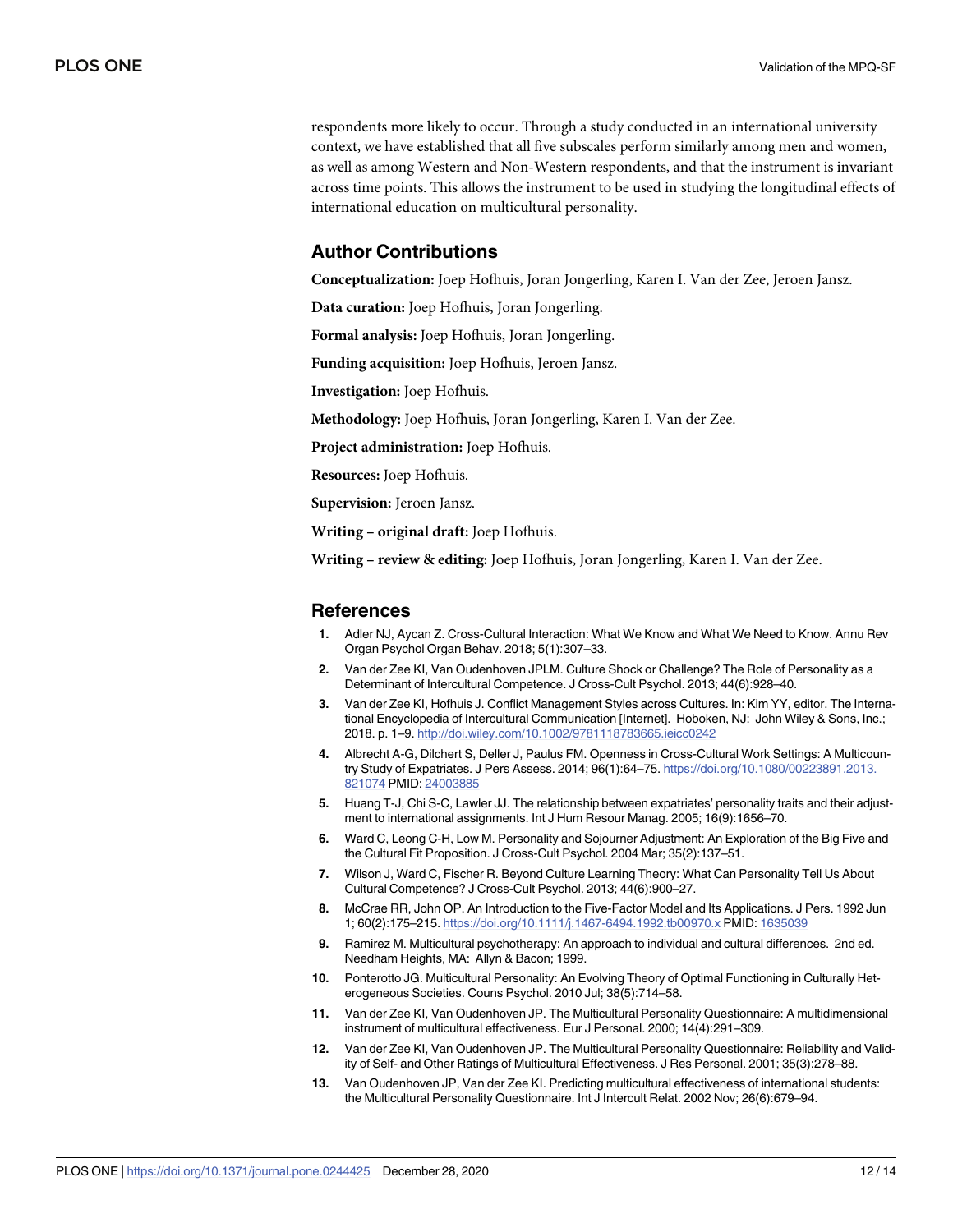- <span id="page-12-0"></span>**[14](#page-1-0).** Luijters K, Van der Zee KI, Otten S. Acculturation Strategies Among Ethnic Minority Workers and the Role of Intercultural Personality Traits. Group Process Intergroup Relat. 2006; 9(4):561–75.
- **[15](#page-1-0).** Hofhuis J, Schilderman MF, Verdooren A. Multicultural personality and effectiveness in an intercultural training simulation: The role of stress and pro-active communication. Int J Psychol. 2020;1–18.
- **[16](#page-1-0).** Horverak JG, Sandal GM, Pallesen S, Timmerman ME. Hiring rankings of immigrant job applicants: Immigrants' acculturation strategies and managers' personality trait perception. J Int Migr Integr. 2013; 14(3):493–510.
- **[17](#page-1-0).** Matsumoto D, Hwang HC. Assessing Cross-Cultural Competence: A Review of Available Tests. J Cross-Cult Psychol. 2013; 44(6):849–73.
- **[18](#page-1-0).** Leong C-H. Predictive validity of the Multicultural Personality Questionnaire: A longitudinal study on the socio-psychological adaptation of Asian undergraduates who took part in a study-abroad program. Int J Intercult Relat. 2007; 31(5):545–59.
- **19.** Van Niejenhuis C, Otten S, Flache A. Sojourners' second language learning and integration. The moderating effect of multicultural personality traits. Int J Intercult Relat. 2018; 63(Journal Article):68– 79.
- **[20](#page-1-0).** Ward C, Fischer Ronald. Personality, cultural intelligence and cross-cultural adaptation. In: Ang S, Van Dyne L, editors. Handbook of Cultural Intelligence; Theory, Measurement, and Applications. New York, NY: Routledge; 2008. p. 159–76.
- [21](#page-1-0). Wöhrle J, Van Oudenhoven JP, Otten S, Van der Zee KI. Personality characteristics and workplace trust of majority and minority employees in the Netherlands. Eur J Work Organ Psychol. 2015; 24 (2):161–77.
- **[22](#page-1-0).** Horverak JG, Sandal GM, Bye HH, Pallesen S. Managers' selection preferences: The role of prejudice and multicultural personality traits in the assessment of native and immigrant job candidates. Eur Rev Appl Psychol. 2013; 63(5):267–75.
- **[23](#page-1-0).** Hofhuis J, van der Zee KI, Otten S. Measuring employee perception on the effects of cultural diversity at work: development of the Benefits and Threats of Diversity Scale. Qual Quant. 2015 Jan; 49(1):177– 201.
- **[24](#page-1-0).** Van Oudenhoven JPLM, Mol S, Van der Zee KI. Study of the adjustment of Western expatriates in Taiwan ROC with the Multicultural Personality Questionnaire. Asian J Soc Psychol. 2003; 6(2):159–70.
- **[25](#page-1-0).** Van der Zee KI, Zaal JN, Piekstra J. Validation of the Multicultural Personality Questionnaire in the context of personnel selection. Eur J Personal. 2003; 17(S1).
- **[26](#page-1-0).** Yakunina ES, Weigold IK, Weigold A, Hercegovac S, Elsayed N. The multicultural personality: Does it predict international students' openness to diversity and adjustment? Int J Intercult Relat. 2012; 36 (4):533–40.
- **[27](#page-1-0).** Ward C, Fischer R, Zaid Lam FS, Hall L. The Convergent, Discriminant, and Incremental Validity of Scores on a Self-Report Measure of Cultural Intelligence. Educ Psychol Meas. 2009 Feb 1; 69(1):85– 105.
- **[28](#page-1-0).** Schartner A. The effect of study abroad on intercultural competence: a longitudinal case study of international postgraduate students at a British university. J Multiling Multicult Dev. 2016 May 18; 37 (4):402–18.
- **[29](#page-1-0).** Liang Y, Schartner A. Culturally Mixed Group Work and the Development of Students' Intercultural Competence. J Stud Int Educ. 2020 Oct 9;.
- **[30](#page-1-0).** Van der Zee KI, Van Oudenhoven JPLM, Ponterotto JG, Fietzer AW. Multicultural Personality Questionnaire: Development of a Short Form. J Pers Assess. 2013; 95(1):118–24. [https://doi.org/10.1080/](https://doi.org/10.1080/00223891.2012.718302) [00223891.2012.718302](https://doi.org/10.1080/00223891.2012.718302) PMID: [22966866](http://www.ncbi.nlm.nih.gov/pubmed/22966866)
- **[31](#page-2-0).** Kim YY. Cross-cultural adaptation. In: Oxford Research Encyclopedia of Communication. 2017.
- **[32](#page-2-0).** Tracy-Ventura N, Dewaele J-M, Köylü Z, McManus K. Personality changes after the 'year abroad'?: A mixed-methods study. Study Abroad Res Second Lang Acquis Int Educ. 2016; 1(1):107–27.
- **[33](#page-2-0).** OECD. How is the tertiary-educated population evolving? Educ Indic Focus. 2018; 61.
- **[34](#page-2-0).** Fantini AE. Intercultural Communicative Competence in Educational Exchange: A Multinational Perspective. New York: Routledge; 2018.
- **[35](#page-3-0).** Van de Vijver F, Leung K. Methods and data analysis of comparative research. Thousand Oaks, CA: Sage; 1997.
- **[36](#page-4-0).** Little TD, Card NA, Slegers DW, Ledford EC. Representing contextual effects in multiple-group MACS models. Model Context Eff Longitud Stud. 2007; 121.
- **37.** Meredith W. Measurement invariance, factor analysis and factorial invariance. Psychometrika. 1993; 58(4):525–43.